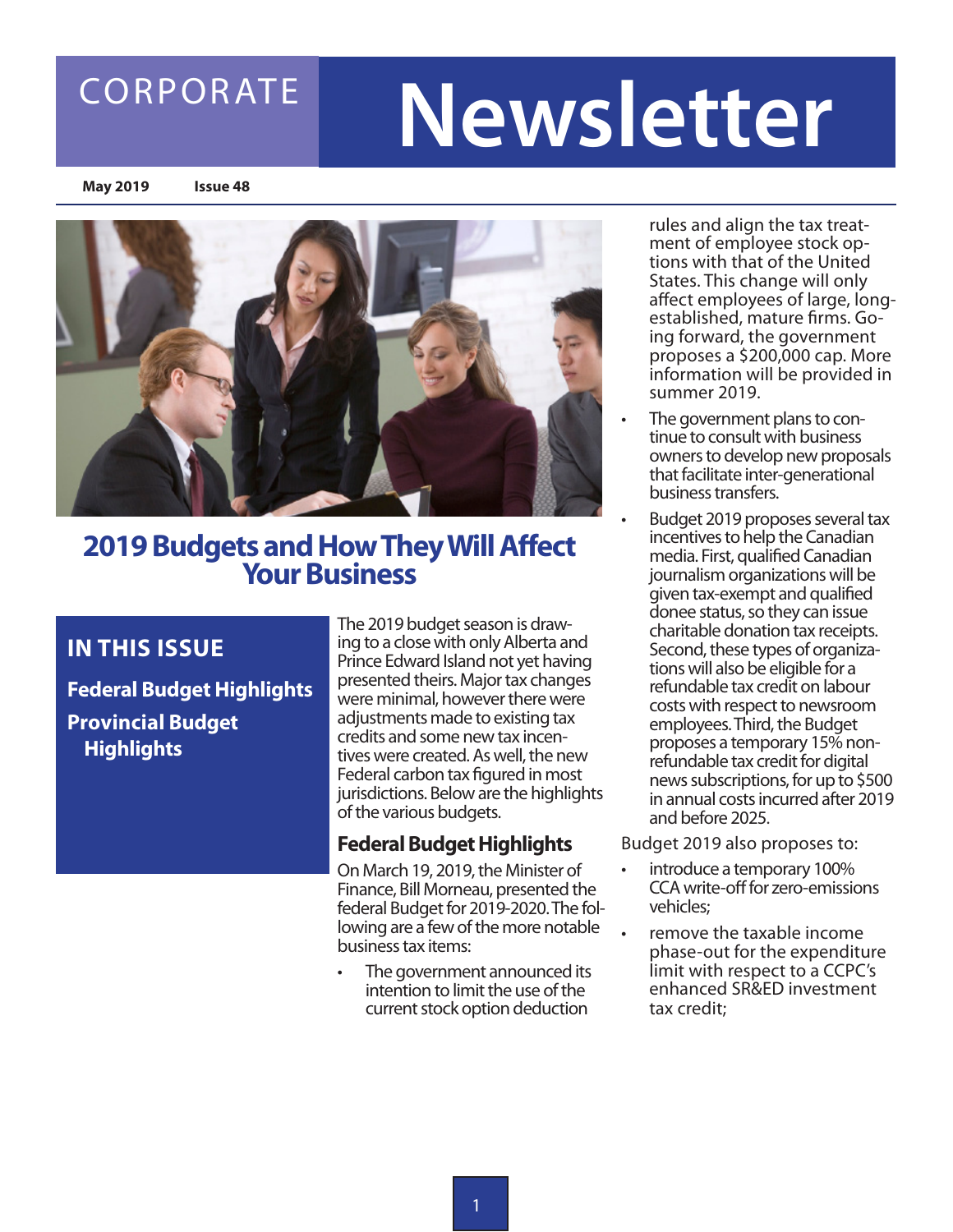### CORPORATE **Newsletter May 2019 Issue 48**

- clarify that the transfer pricing rules apply in priority to the application of other rules in the *Income Tax Act*;
- expand the foreign affiliate dumping rules to apply to a CRIC that is controlled by a non-resident individual, trust, or non-arm's length group of persons — currently the rules apply to a CRIC that is controlled by a non-resident corporation.

#### **Newfoundland and Labrador Budget Highlights**

Newfoundland and Labrador Budget 2019 was tabled April 16, 2019, by Minister of Finance and President of the Treasury Board Tom Osborne. Below are some of the highlights.

- There are no tax or fee increases for 2019.
- The Government, which has already eliminated the Temporary Gas Tax, marks the end of the Temporary Deficit Reduction Levy this year, ef- fective December 31, 2019.
- Last year, the Government began to gradually decrease the tax on automobile insurance; this year the remaining retail sales tax on automobile insurance premiums is eliminated in its entirety.

### **Nova Scotia Budget Highlights**

Nova Scotia's Finance and Treasury Board Minister Karen Casey presented the province's 2019-2020 Budget on March 26, 2019. It contained no new taxes or tax increases but did announce the following income tax changes.

- • A Venture Capital Tax Credit will be introduced, effective April 1, 2019. It will provide a 15% nonrefundable tax credit to both individuals and corporations who invest in an eligible venture capital corporation or fund.
- • The Innovation Equity Tax Credit will be ex- panded to allow investments by corporations, effective April 1, 2019. However, the rates will not be the same as for the personal credit. Corporate investors will be eligible for a 15% non-refundable credit, applicable to a maxi- mum investment of \$500,000.
- As previously announced, the Equity Tax Credit for investments in eligible small businesses

will be phased out. Applications from eligible small businesses, which are required prior to issuing shares to investors, will not be accepted after December 31, 2019. However, there will be no changes to the tax credit available for equity investments in Community Economic Develop- ment Investment Funds.

Budget 2019 announced that Nova Scotia will match November 2018 federal tax changes which provide accelerated capital cost allowances.

### **New Brunswick Budget Highlights**

The 2019-2020 New Brunswick Budget ("Budget 2019") was presented on March 19, 2019 by New Brunswick Finance Minister Ernie Steeves.

Budget 2019 announced that New Brunswick will not match recent federal tax changes that phase out the small business deduction based on the amount of passive investment income earned by a corporation. Instead, New Brunswick will maintain the current rules for the provincial small business income tax rate.

### **Quebec Budget Highlights**

Quebec's Minister of Finance Eric Girard presented the province's 2019-2020 Budget on March 21, 2019. Below are a few of the more notable tax measures:

- A refundable tax credit to foster the retention of experienced workers will be introduced, effective for taxation years that end after December 31, 2018. This refundable tax credit will be granted to qualified corporations that employ individuals aged 60 or over.
- Currently, a corporation or partnership is eligible for the tax holiday on large invest- ment projects if its capital investment exceeds \$75 million within the 60-month start-up period provided that the project is in a designated region. If the project is not in a designated region, the capital invest- ment threshold is \$100 million. Budget 2019 proposes to reduce the capital invest- ment threshold for large investment proj- ects in a designated region to \$50 million.
- Budget 2019 announces new measures to foster tax fairness and protect the integrity of the tax system.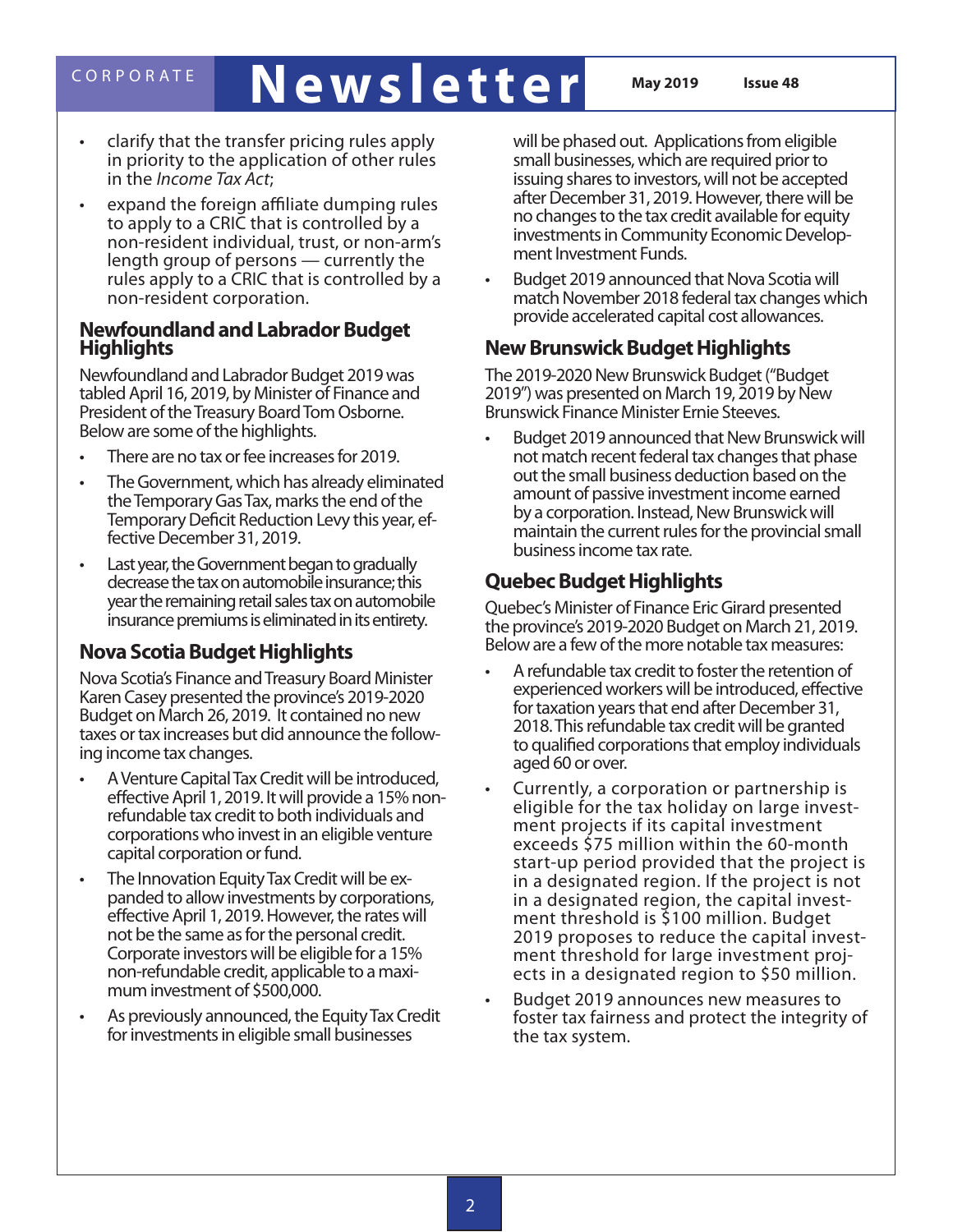## CORPORATE **Newsletter May 2019 Issue 48**

- • New Measures to combat fraud, money launder- ing and the funding of criminal activities.
- Continue the concerted actions to fight tax evasion.
- Application of the tax on lodging to the activities of persons operating a digital platform offering accommodation units.
- The *Mining Tax Act* will be amended so that an<br>operator can deduct, in the calculation of its annual profit for a fiscal year, an amount on account of the sustainable development certification allowance, which may not exceed, for the fiscal year, the amount corresponding to its cumulative sustainable development certification expenses at the end of the fiscal year.
- Changes will be made to the refundable duties<br>credit for losses of an operator, to take into account the introduction of the sustainable devel-<br>opment certification allowance. Consequently, the refundable duties credit for losses that an operator may claim for a fiscal year.
- New eligible expenses for the purposes of the refundable tax credit for the reporting of tips.
- Easing of the penalty for failure to attribute an amount as tips.
- The Fonds de solidarité FTQ's statute of incorpo-<br>ration will be amended to merge the ceiling on strategic investments and the ceiling on invest- ments in major projects that have a structuring effect on Quebec's economy.
- Harmonization with certain measures an-<br>nounced in the Fall Economic Statement 2018 of the Department of Finance Canada.

### **Ontario Budget Highlights**

On April 11, 2019, the Ontario Finance Minister, Victor Fedeli tabled the 2019 Ontario Budget. Notable tax measures in the Budget are listed below.

- • As previously announced in the 2018 Ontario Economic Outlook and Fiscal Review, the Ontario Job Creation Investment Incentive will parallel the immediate write-off measures and the Accelerated Investment Incentive announced in the federal government's Fall Economic Statement 2018.
- The Ontario government is proposing eliminating estate administration tax on the first \$50,000 of the value of an estate. Estate Administration Tax would continue to apply to the value of an estate exceed- ing \$50,000 at the current 1.5% rate.
- Ontario is developing an action plan to further improve the accuracy, transparency, and stability of property assessments. The province will be seeking input from stakeholders on this matter.
- The Province announced that it will not be moving forward with the previous Liberal government's proposed changes to the municipal share of gas tax funding.
- • Due to the backlog of tax credit applications for the various refundable cultural media tax credits, the government announced that it will review the certification process to streamline administration and reduce the tax credit application backlog.
- The Ontario Government is proposing to reduce the minimum Ontario labour expenditure requirement from \$1 million to \$500,000 in order for a corporation to qualify as a specialized digital game corporation.

### **Manitoba Budget Highlights**

Manitoba's 2019 Budget was presented on March 7, 2019, by Finance Minister Scott Fielding. Below are some of the highlights.

- For qualifying property acquired after June 30, 2019, the refundable portion of the Manufacturing Investment Tax Credit will be reduced from 8% to 7%, but the 1% non-refundable portion will not change.
- The Small Business Venture Capital Tax Credit, which was scheduled to expire at the end of 2019, will be extended by three years to December 31, 2022. Regulatory amendments will also be implemented to expand the share issuance registration period from six months to 12 months.
- The Cultural Industries Printing Tax Credit will be extended by one year to December 31, 2020. In addition, an annual tax credit cap of \$1.1 million per taxpayer will be introduced beginning with the 2019 taxation year.
- As previously announced, the Film and Video Production Tax Credit, which was scheduled to expire at the end of 2019, has been made permanent. In addition, funding for the credit will increase from \$16 million to \$31.5 million.
- The Book Publishing Tax Credit, which was scheduled to expire at the end of 2019, will be extended for five years to December 31, 2024.